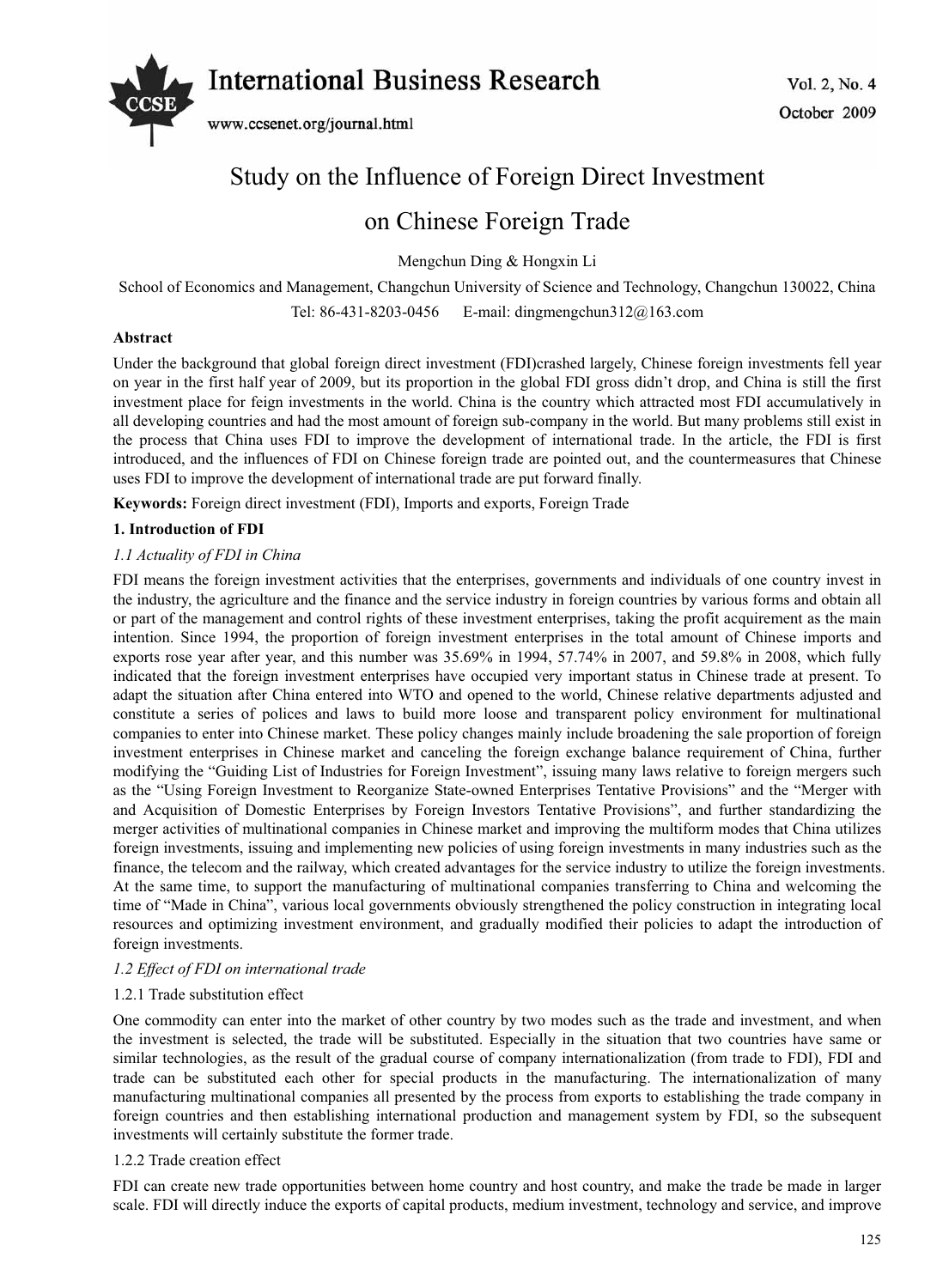the trade of home country. Especially, as the transfer of advanced production technology, FDI will reduce the costs, enhance the efficiency and improve the multinational flow of information, so for a long time, FDI will create new demand of trade, and drive the export trade from host country to home country.

## 1.2.3 Market expansion effect

The production expansion realized by FDI will not only deepen the market infiltration to host country, but further develop new third country's market, and accordingly make the production oriented by the trade to bring the increase of total trade.

In different stages of the special FDI project, above four effects will occur alternately. In the initial stage of the project, because the imports of the capital products and medium investment, the trade creation effects making for home country will occur sometimes. As the production goes along, the trade substitution effect will gradually occur. And the subsequent successful management will bring the trade compensation effect and the market expansion effect. Therefore, the review of FDI trade effect should be observed in a long time.

## **2. Influences of FDI on Chinese foreign trade**

## *2.1 FDI can significantly improve the structure of Chinese export products*

More and more multinational companies begin to directly invest in China by large scale, which makes the market structure of Chinese foreign trade to be improved significantly. The dispersal of risks strengthens the emergency meeting ability and releases the actuality that Chinese export markets are too centralized, which will help to implement the multi-culture strategy of exports and adapt the demands of Chinese foreign expansion. FDI can mainly drive the exports of labor and resource centralized industrial products. The essential intention that FDI swarms into China is to develop its own markets abroad by using the manufacturing base, China. Most multinational companies utilize the competitive advantages in capitals, technologies and marketing management to combine their capitals and technologies with Chinese cheap labor resources and material resources to largely develop the trade of export manufacturing, so they can certainly be in the dominant status in the export competition with Chinese non-foreign investment enterprises.

# *2.2 FDI can compensate the shortage of the production agent of China, and offer necessary material supplements for the imports and exports*

The export trade is mainly restrained by the domestic production agent and influenced by the world market factor. As a developing country, China is restrained by the deficient capitals and technologies for a long time. The flow-in of FDI can largely increase the supply of Chinese production agent, improve the allocation of production resources, and expand the production ability. Most FDI enterprises in China came from Japan, Korea, US, European Union and countries in Southeast Asia. In these countries, the contents and layers of capitals and technologies in developed countries are relatively higher, but the technology-dense degree and layer of newly industrializing countries such as Korea and Singapore are lower. As viewed from the investment scale, the enterprises with large scale came from US and European Union, but the proportion of investment is relatively lower. In Japan and Korea, most FDI enterprises are middle and small-sized enterprises which belong to labor-dense type from the industry orientation, and these enterprises respectively belong to the industries such as food making, fabrics, shoes, toys, bicycle and container, and few of them belong to the capital-dense and technology-dense industries.

# *2.3 The technical overflow effect and the market entrance overflow existing in FDI enterprises can drive the development of the exports for Chinese domestic enterprises*

By the association with FDI, domestic enterprises can acquire more information about international market, better establish relation with foreign groups, share the result of free trade with FDI enterprises, reduce the obstacles with the foreign market, and improve the export trade by the information, sales channel and distribution service of FDI. Through the transfer and diffusion of capitals, technologies, management and technology, FDI can enhance the ability of production and export for China, and its indirect trade effect will finally improve the development of Chinese export.

# *2.4 FDI will negatively influence the balance of payments of China*

Another problem concealed in promoting foreign trade effect of foreign investment is that the over-quick increase of imports of foreign enterprises and the gradual increase of remitted profit of foreign funded enterprises entering into the mature stage will bring pressures for the international balance of payments. The main reasons of too-quick imports of foreign funded enterprises include following points. First, large numerous of foreign-funded enterprises depend on the imports too much, and quite part products are sold in domestic market but not in foreign countries. Second, the imports of the non-industrial enterprises increase too quickly. Third, the import costs of "foreign funded enterprises" in individual industries such as the car manufacturing, the air-conditioner manufacturing and the thermal power generation are too higher, and the trade deficient of foreign exchange is obvious. Fourth, the import management of second-hand equipments which belong to the practicality investment from the country to the foreign funded enterprises is not perfect, which not only increase the low-efficiency imports, but influence the exports of products with high additive values.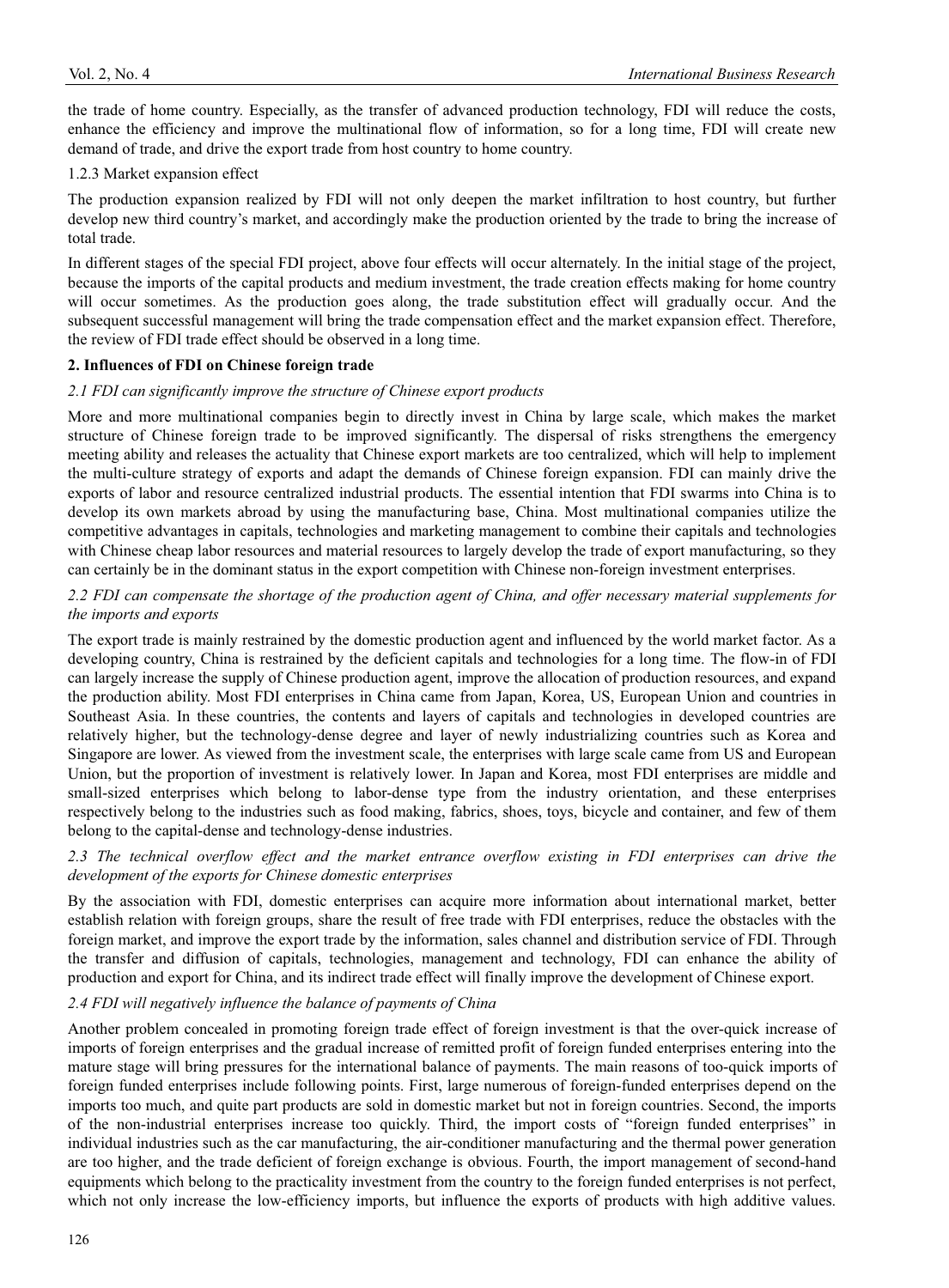Starting from the corresponding relation between imports and exports, above factors will not only influence the trade balance, but restrain the enhancement of the export quality.

#### **3. Using FDI to improve the development countermeasures of Chinese foreign trade**

## *3.1 Further building stable and transparent policy environment, uniform and opening market environment and standard and high-efficient administration environment for foreign investments*

Chinese governments on various levels should perfect various regulations and management systems, constitute uniform and transparent policies, standardize the authorization procedures to adapt the demand that China enters into WTO, further strengthen the guidance for the foreign investments, encourage foreign investments to flow to newly high-technical industries, adopt measures to promote the introductions of new technology and products, encourage the R&D of foreign invested enterprises in China to enhance the technical content of export products.

#### *3.2 Enhancing the quality level of FDI and transform FDI guidance mode to improve the updating of industries*

On the base that the government fully exerts the existing comparison advantage, the government should quickly enhance the international competitive force of export industries by many approaches such as technical innovation, system innovation and structure innovation. It is possible to introduce new technologies in the development mode of competition advantage. First, the biggest advantage that undeveloped countries perform the strategy of new-technical orientation is that they have no deposited costs. Second, undeveloped countries can absorb the experiences and trainings of developed countries about the development of relative industries. The development of modern information network economy has broken the rules of industrial economy (grads development) to quite large extent, and eliminated the traditional space and time distance restraining the economic development to some extents, so if the new industries developed by the home country are defined as the new world industries, the span-development of industrial updating will be realized, and the industrial level will be quickly enhanced.

## *3.3 Strengthening the supervision on foreign trade behaviors of foreign invested enterprises*

Quite parts of foreign funded enterprises made the feints of loss or few profit by transferring the price to escape the taxation. So it is very necessary to build a perfect supervision institution system. Many government functional departments such as the foreign economy and trade committee, foreign exchange administration, industry and commerce administration, taxation administration, commodity inspection and custom and many social agents such as accounting, auditing, asset evaluation and credit evaluation should have the functions and obligations to supervise foreign funded enterprises. To strengthen the validity supervising foreign funded enterprise, above various departments should increase associations, confirm their own functions and form an organic system, enhance the service efficiency of governmental departments, eliminate obstructions among them to make the supervision of foreign funded enterprises form an associated linkage mechanism with good management efficiency.

## *3.4 Leading domestic enterprises to enter into the global production system and drive the updating of exports by the multinational companies*

As the matching rate of foreign funded enterprises rises, many domestic enterprises begin to enter into the global production system of multinational company. Chinese enterprises should actively grasp the opportunity of international industrial transfer, especially continually strengthen the cooperation with multinational companies, participate in the international division and competition, and realize the updating of the technical and industrial structure. Multinational companies are the leaders of global technical innovation, and their productions all over the world powerfully promote the diffusion of technologies, so to attract the investment of multinational companies is the important measure to acquire global knowledge and technology and the important approach to reduce the gap between China and developed countries in knowledge, technology and management. According to the development tendency of world economy and the capital-attraction experiences since China has opened to the world for thirty years, in the present and future terms, China should continually attract the investments of world top 500 enterprises as the emphasis and breakthrough inviting investments from overseas. One of directions guiding foreign investments is to make more Chinese enterprises enter into the global production and service network system by multiform association modes with foreign investment enterprises. In this network system, foreign investment enterprises can be the local agent institutions of the global production and service system, and make the local enterprises to be in line with the world and grow to be world components manufacturers or service suppliers.

## *3.5 Supporting the development of FDI in the service industry and improving the development of Chinese international service trade*

At present, many problems such as the lagged development of the service industry, the undeveloped marketization and opening degree, weak international competition force of the service industry and seriously lagged laws and management about the international service trade still exist in the international service trade of China, and these problems have seriously restrained the development of Chinese exports of service trade. According to the promise to the General